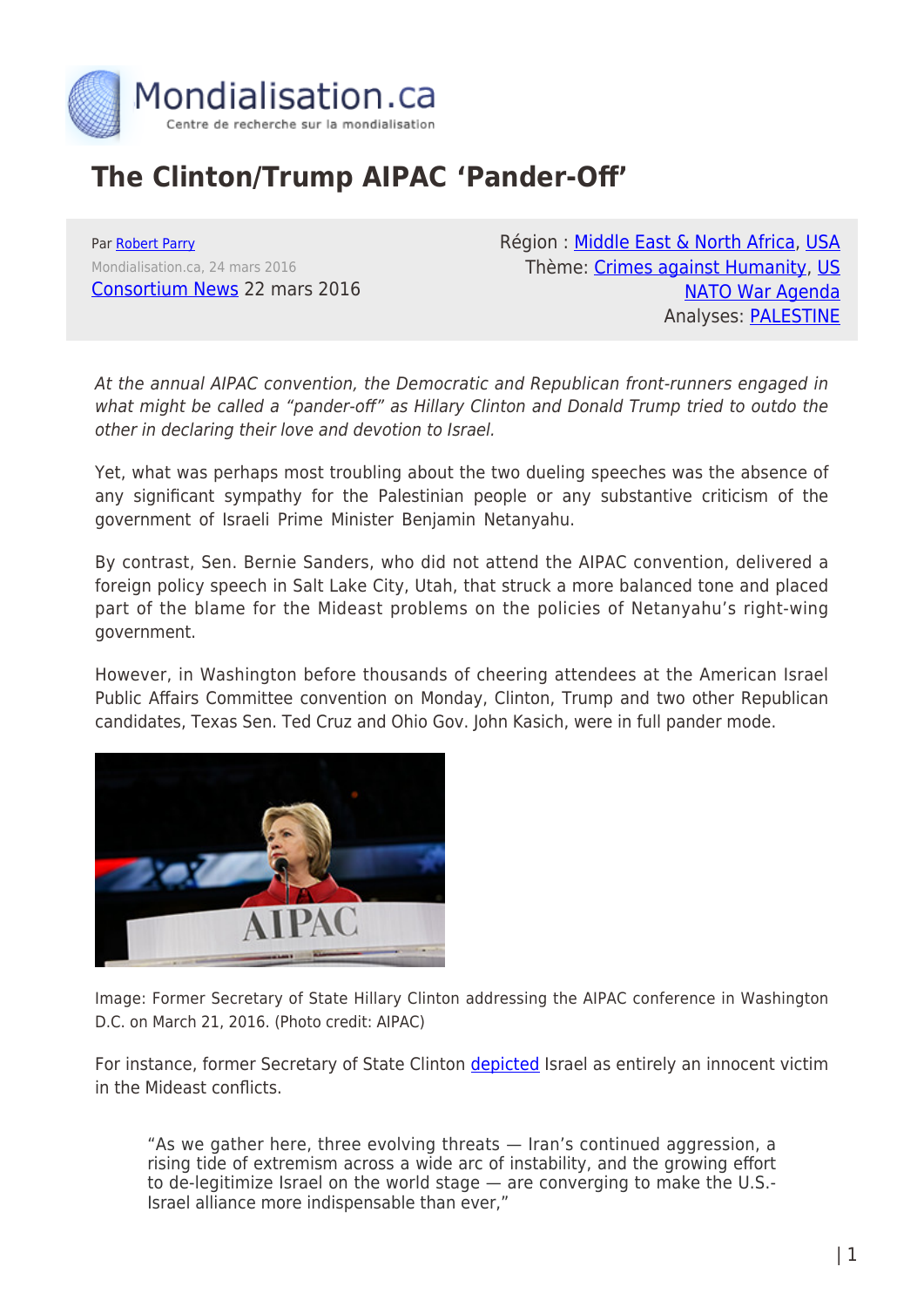"The United States and Israel must be closer than ever, stronger than ever and more determined than ever to prevail against our common adversaries and to advance our shared values. … This is especially true at a time when Israel faces brutal terrorist stabbings, shootings and vehicle attacks at home. Parents worry about letting their children walk down the street. Families live in fear."

Yet, Clinton made no reference to Palestinian parents who worry about their children walking down the street or playing on a beach and facing the possibility of sudden death from an Israeli drone or warplane. Instead, she scolded Palestinian adults. "Palestinian leaders need to stop inciting violence, stop celebrating terrorists as martyrs and stop paying rewards to their families," she said.

Then, Clinton promised to put her future administration at the service of the Israeli government, asking: "The first choice is this: are we prepared to take the U.S./Israel alliance to the next level?"

Clinton said, "One of the first things I'll do in office is invite the Israeli prime minister to visit the White House. And I will send a delegation from the Pentagon and the Joint Chiefs to Israel for early consultations. Let's also expand our collaboration beyond security."

Clinton lashed out at the global boycott, divestment and sanctions (BDS) movement which has sought to convince Israel to respect the human and political rights of Palestinians by applying economic and moral pressure on Israeli businesses. Yet, instead of a non-violent movement to achieve change in the Israeli-Palestinian dynamic, Clinton saw anti-Semitism.

"Particularly at a time when anti-Semitism is on the rise across the world, especially in Europe, we must repudiate all efforts to malign, isolate and undermine Israel and the Jewish people," she said, adding: "we have to be united in fighting back against BDS."

Clinton also indirectly criticized Trump for having said earlier in the campaign that the United States should be "neutral" in its handling of peace talks between Israelis and Palestinians.

"Yes, we need steady hands, not a president who says he's neutral on Monday, pro-Israel on Tuesday, and who knows what on Wednesday, because everything's negotiable," Clinton declared.

Trump's No-Pander Pander

Speaking after Clinton's appearance, Trump **[asserted](http://time.com/4267058/donald-trump-aipac-speech-transcript/)** that "I didn't come here tonight to pander to you about Israel. That's what politicians do: all talk, no action. Believe me."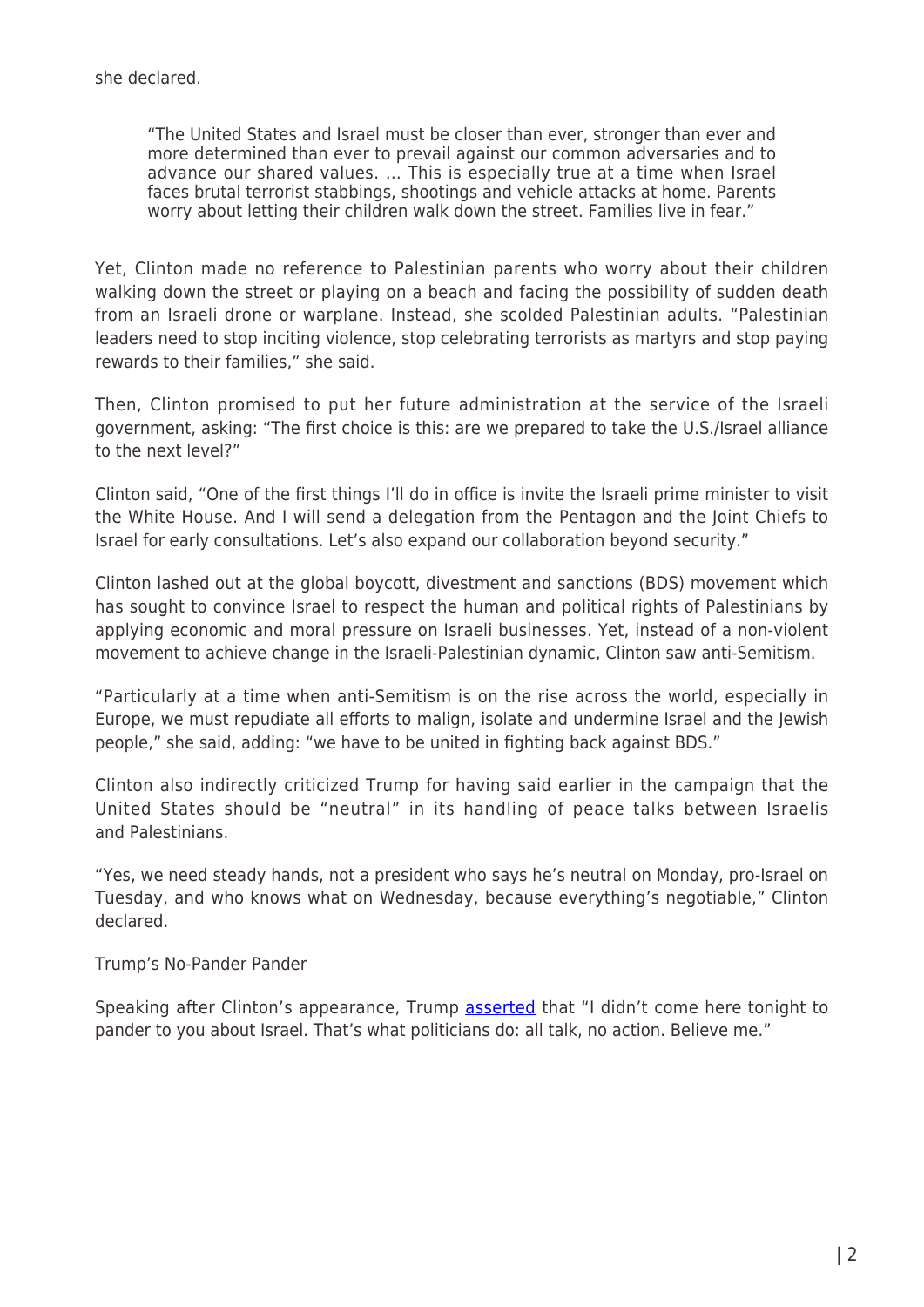

Image: Republican presidential candidate Donald Trump speaking to the AIPAC conference in Washington D.C. on March 21, 2016. (Photo credit: AIPAC)

Trump then took on the challenge of out-pandering Clinton. Trump pandered to Israel's hatred of Iran, vowing "to dismantle the disastrous deal with Iran" restraining its nuclear program. He also pandered about Iran's role in terrorism.

"They've got terror cells everywhere, including in the Western Hemisphere, very close to home," Trump said. "Iran is the biggest sponsor of terrorism around the world. And we will work to dismantle that reach, believe me, believe me."

However, in the real world, Iran has actually assisted the governments of Iraq and Syria in battling the Islamic State and Al Qaeda, while Saudi Arabia, Qatar, Turkey and – to a lesser degree - Israel [have provided help to Sunni jihadists](https://consortiumnews.com/2015/02/04/al-qaeda-saudi-arabia-and-israel/), especially in Syria, to counter what the Sunni-led states and Israel see as excessive Shiite influence in the Middle East.

In his pandering, Trump also exposed his ignorance about Israeli-Palestinian history. He asserted, "There is no moral equivalency [between the Israelis and the Palestinians]. Israel does not name public squares after terrorists."

But [that's not exactly true](http://www.ynetnews.com/articles/0,7340,L-3476622,00.html). The most revered Israeli leader, in terms of having his name attached to streets, squares and parks, is Ze'ev Jabotinsky, founder and leader of the Irgun, a terror group that fought for the founding of Israel. Jabotinsky has some 57 sites named for him.

One of his Irgun followers, Menachem Begin, has his name commemorated in at least 43 communities. Similarly, Yitzhak Shamir, a leader of Lehi (also known as the Stern Gang), a terror group that joined with the Irgun in carrying out ethnic cleansing of Palestinians including the infamous Deir Yassin massacre, has [his name attached](https://electronicintifada.net/content/how-israel-honors-murderers-its-midst/14813) to a Jerusalem highway.

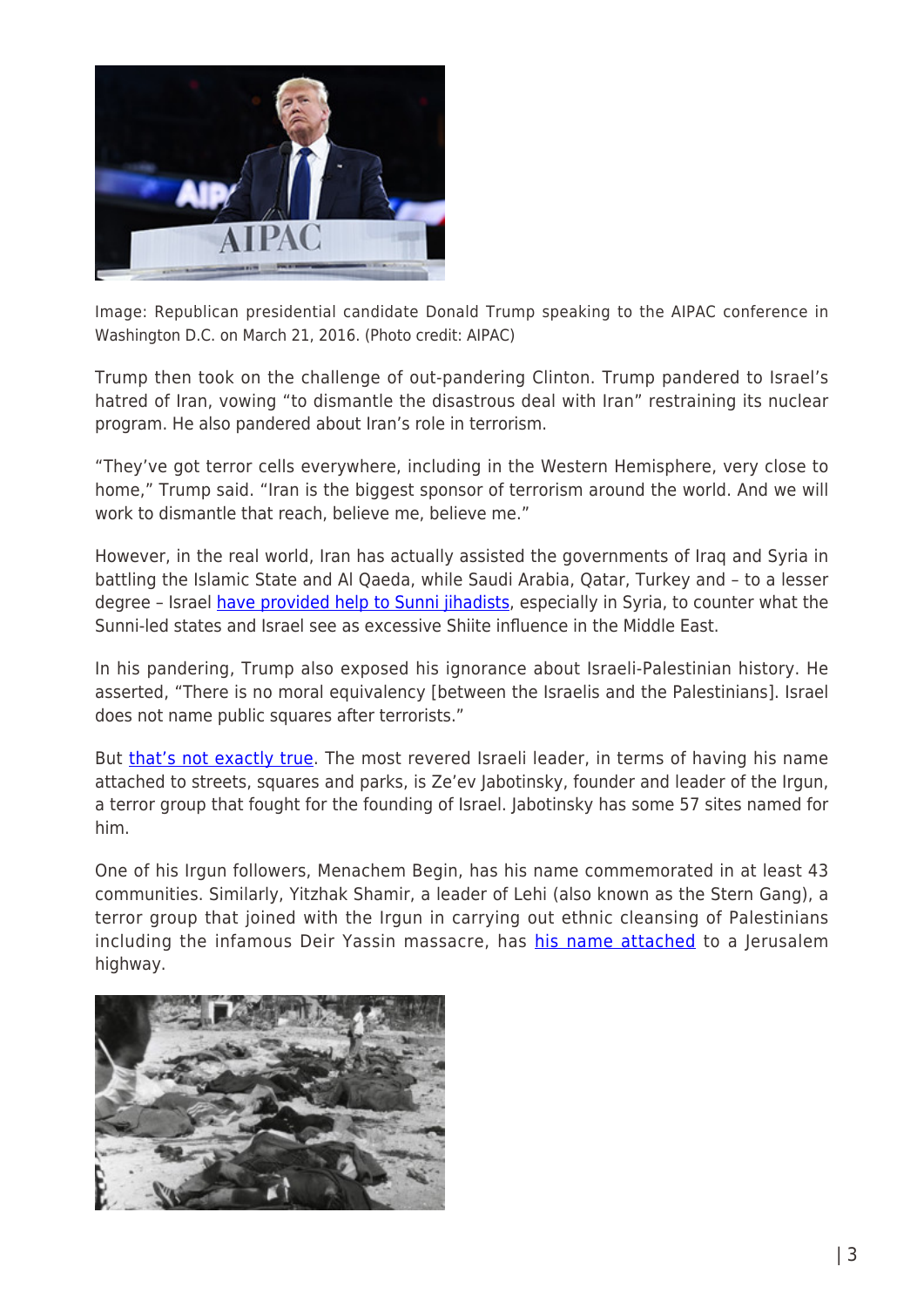Image: Bodies of Palestinian refugees at the Sabra camp in Lebanon, 1982. (Photo credit: U.N. Relief and Works Agency for Palestine Refugees)

But more significant than the honorific naming of public sites is the fact that Begin and Shamir were elected as Israeli prime ministers. In other words, Israel doesn't just honor its terrorists by naming public squares after them; it gave them the power to direct military actions against Palestinians and other people in the region, including Begin's 1982 invasion of Lebanon, which led to the Sabra and Shatila massacres of Palestinians.

But Trump's pandering even extended to mentioning his and his family's longtime devotion to Israel, including a reference to his daughter marrying an Orthodox Jew, converting to Judaism and now pregnant: "I love the people in this room. I love Israel. I love Israel. I've been with Israel so long in terms of I've received some of my greatest honors from Israel, my father before me, incredible. My daughter, Ivanka, is about to have a beautiful Jewish baby."

Respecting the Palestinians

By contrast, Sanders, the only Jewish candidate and someone who lived on an Israeli kibbutz as a young man, did not attend the AIPAC conference, citing a scheduling conflict for his campaign which was hoping to close Clinton's formidable delegate lead with strong showings in Utah, Idaho and Arizona.

Instead, Sanders gave [a foreign policy speech](https://berniesanders.com/sanders-outlines-middle-east-policy/) that he claimed he would have given if he had addressed the AIPAC convention. While critical of Iranian and Palestinian leaders, Sanders offered a much more evenhanded assessment of the reasons for the troubled Middle East.

Sanders stressed that his overall approach to the region would be to emphasize diplomacy among the Mideast countries instead of concentrating on threats and the use of force. He also called for a recognition of the legitimate rights of the Palestinians.

"To be successful, we have also got to be a friend not only to Israel, but to the Palestinian people, where in Gaza unemployment today is 44 percent and we have there a poverty rate which is almost as high," the Vermont senator said. "You can't have good policy that results in peace if you ignore one side."

While insisting on security for Israel, Sanders said,

"peace also means security for every Palestinian. It means achieving selfdetermination, civil rights, and economic well-being for the Palestinian people. Peace will mean ending what amounts to the occupation of Palestinian territory, establishing mutually agreed upon borders, and pulling back settlements in the West Bank. … It is absurd for elements within the Netanyahu government to suggest that building more settlements in the West Bank is the appropriate response to the most recent violence."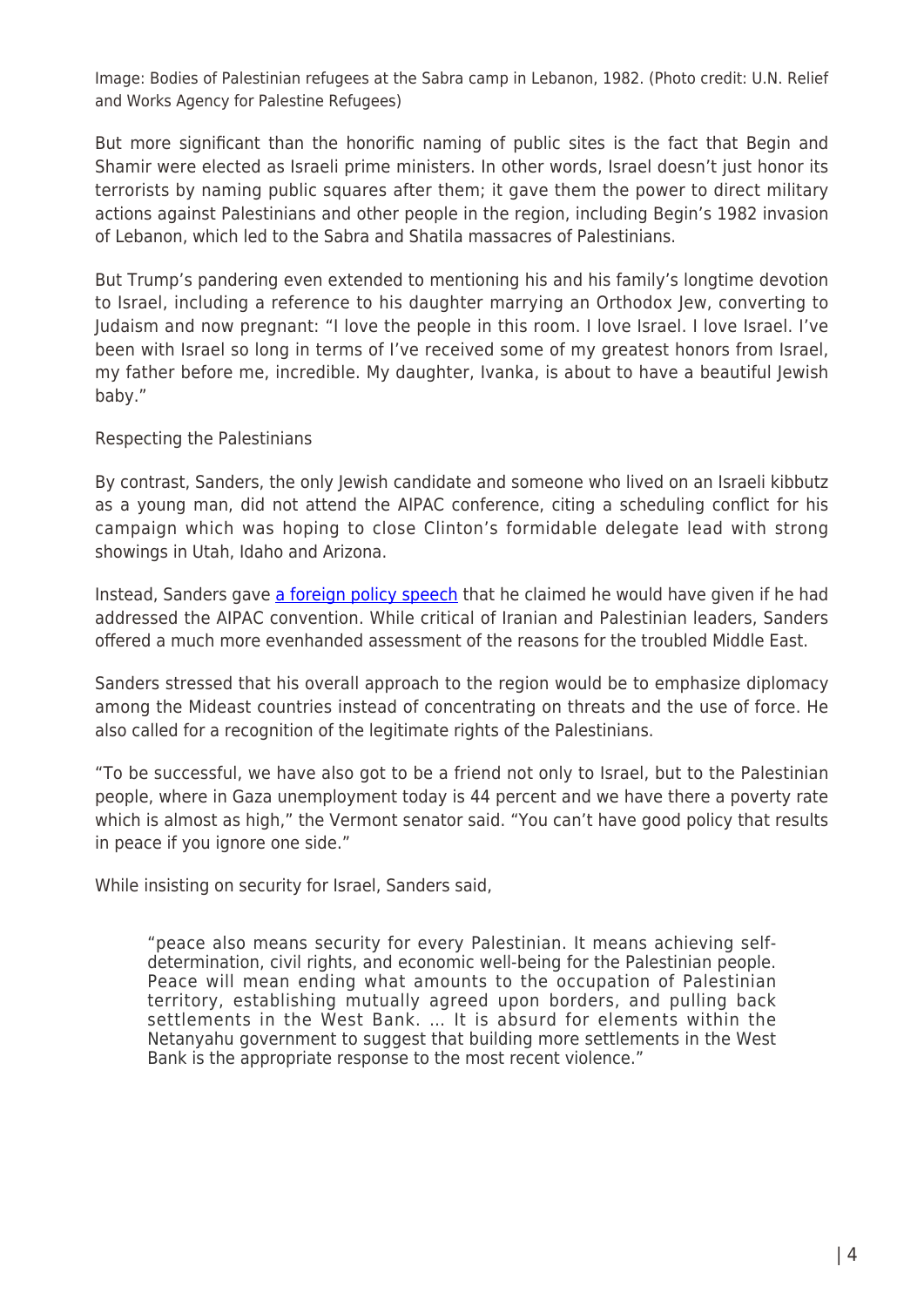

Image: Sen. Bernie Sanders of Vermont, who is seeking the Democratic presidential nomination.

Sanders also touched on other sensitive issues that Clinton and Trump avoided. Sanders said,

"Peace will also mean ending the economic blockade of Gaza. And it will mean a sustainable and equitable distribution of precious water resources so that Israel and Palestine can both thrive as neighbors.

"Right now, Israel controls 80 percent of the water reserves in the West Bank. Inadequate water supply has contributed to the degradation and desertification of Palestinian land. A lasting peace will have to recognize Palestinians are entitled to control their own lives and there is nothing human life needs more than water."

Sanders continued, "Peace will require strict adherence by both sides to the tenets of international humanitarian law. This includes Israel ending disproportionate responses to being attacked – even though any attack on Israel is unacceptable."

While condemning rocket fire from Gaza into Israel in 2014, Sanders added,

"let me also be very clear: I – along with many supporters of Israel – spoke out strongly against the Israeli counter attacks that killed nearly 1,500 civilians and wounded thousands more. I condemned the bombing of hospitals, schools and refugee camps. Today, Gaza is still largely in ruins. The international community must come together to help Gaza recover."

Regarding his earlier comments about wealthy Sunni-led oil states taking on a greater regional role in fighting jihadist extremism, such as Islamic State terrorists, Sanders clarified,

"Now, I am not suggesting that Saudi Arabia or any other states in the region invade other countries, nor unilaterally intervene in conflicts driven in part by sectarian tensions.

"What I am saying is that the major powers in the region – especially the Gulf States – have to take greater responsibility for the future of the Middle East and the defeat of ISIS. … What I am also saying is that other countries in the region – like Saudi Arabia, which has the fourth largest defense budget in the world – has to dedicate itself more fully to the destruction of ISIS, instead of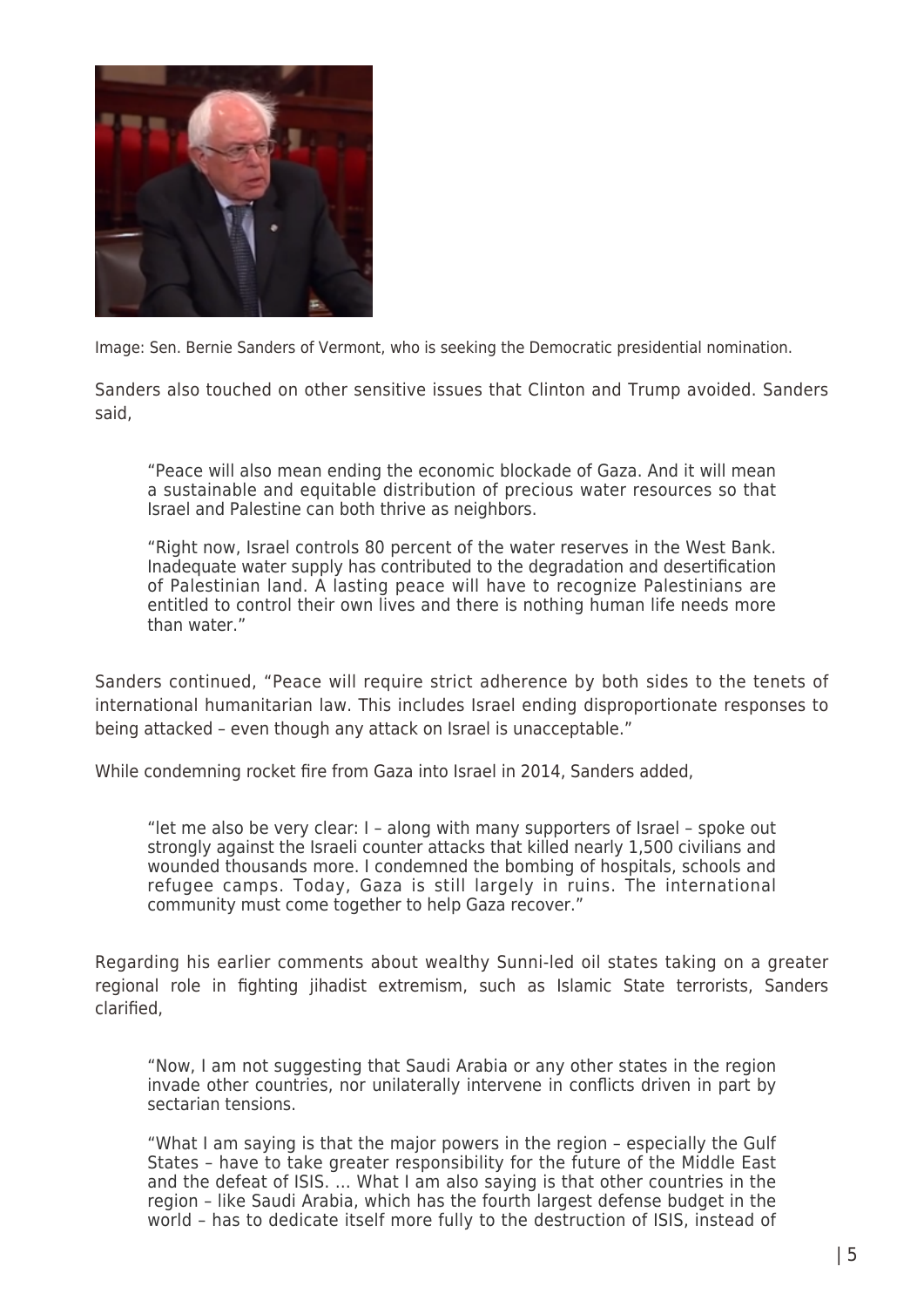other military adventures like the one it is pursuing right now in Yemen."

Sanders also distanced himself from Hillary Clinton who has urged a U.S. military bombing campaign against the Syrian government, or as she tries to sell the idea as a "safe zone" or a "no-fly zone" though U.S. military officials say either idea would require a major aerial assault on Syria's air force and air defenses.

In contrast, Sanders said,

"After five years of brutal conflict, the only solution in Syria will be, in my view, a negotiated political settlement. Those who advocate for stronger military involvement by the U.S. to oust Assad from power have not paid close enough attention to history. That would simply prolong the war and increase the chaos in Syria, not end it."

Sanders even envisioned working with Russia and Iran to stabilize Syria, defeat ISIS and arrange a transitional government, adding:

"I applaud Secretary Kerry and the Obama administration for negotiating a partial ceasefire between the Assad regime and most opposition forces. The ceasefire shows the value of American-led diplomacy, rather than escalating violence. It may not seem like a lot, but it is. Diplomacy in this instance has had some real success."

Overall, Sanders advocated less reliance on "regime change" strategies that require military force, saying:

"In my view, the military option for a powerful nation like ours – the most powerful nation in the world – should always be on the table. That's why we have the most powerful military in the world. But it should always be the last resort not the first resort. …

"You know it is very easy for politicians to go before the people and talk about how tough we are, and we want to wipe out everybody else. But I think if we have learned anything from history is that we pursue every diplomatic option before we resort to military intervention. And interestingly enough, more often than not, diplomacy can achieve goals that military intervention cannot achieve."

Sanders may have waited too long to give a detailed foreign policy speech, letting Clinton mostly off the hook for her neoconservative tendencies and her support for "regime change" wars in Iraq, Libya and Syria. Most political analysts say he is too far behind in the delegate count to catch up even if his campaign catches on fire in the later primary states, such as California and New York.

Only now has Sanders explained in detail his more nuanced approach toward the Israel-Palestine conflict and his more dovish attitude toward using American military force, in contrast to Clinton's one-sided attitude toward Israel and her hawkish talk about exerting U.S. power.